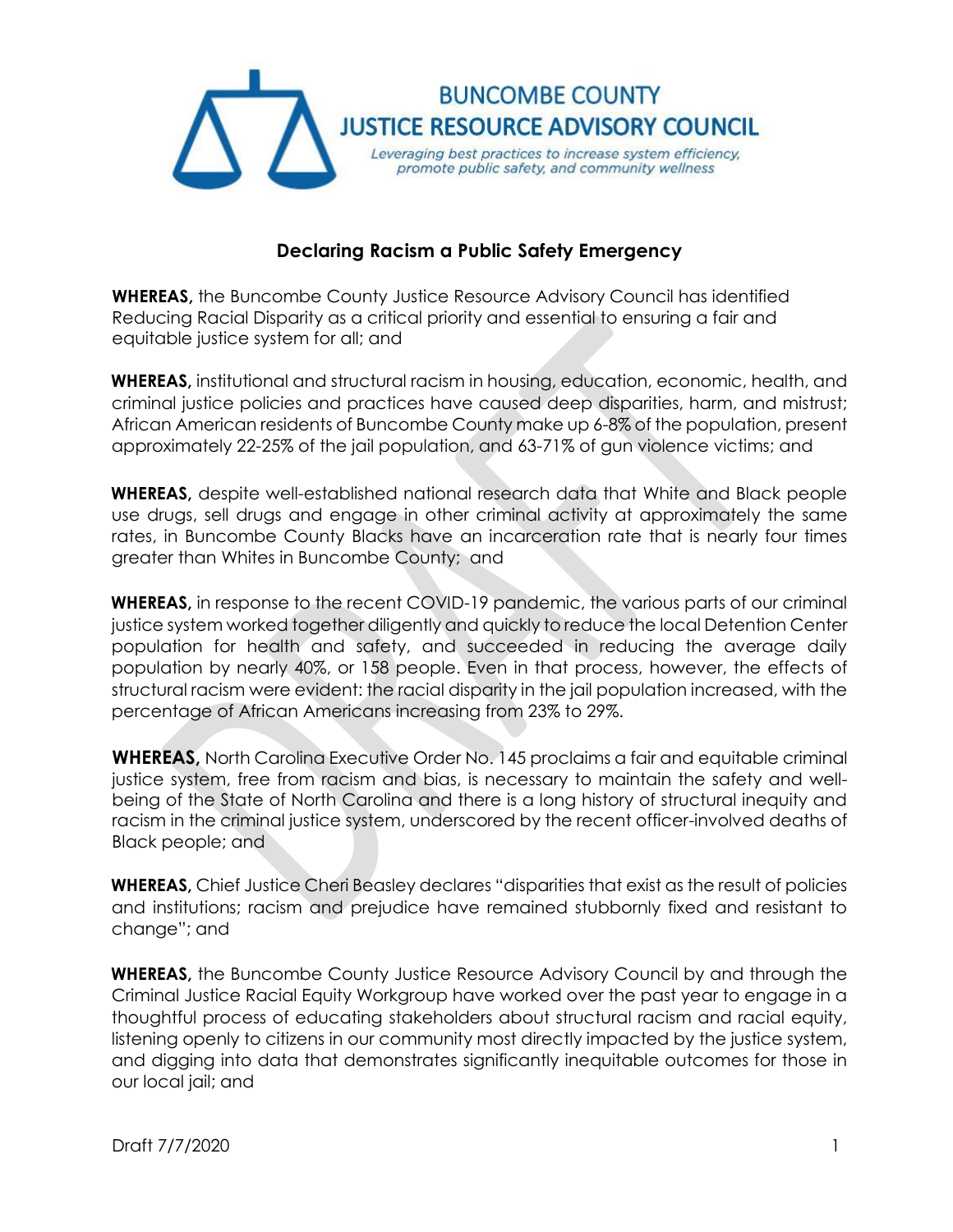**WHEREAS,** the Buncombe County Board of Commissioners 2020-2025 Strategic Plan identifies equity as a foundational focus area with a commitment to systems, policies, and practices that support equity for all people and an organizational culture that embraces diversity and inclusion; and

**WHEREAS,** the City of Asheville is engaging directly in a reform agenda for public safety, based on research and significant input from residents to fight racism wherever it is found within our systems, including recommendations to reform the Asheville Police Department, especially the recommendation of a fully staffed Community Engagement Division will be in place to respond to issues including neighborhood quality of life issues, substance abuse, homelessness + more.

**THEREFORE BE IT RESOLVED** that the Buncombe County Justice Resource Advisory Council will:

- 1. Assert that racism is a public safety emergency affecting our entire community;
- 2. Intentionally and actively engage members of all communities, especially those most impacted by the justice system in every step of our process.
- 3. Train and educate criminal justice stakeholders with a goal of training at least 75 percent of criminal justice actors in racial equity and implicit bias training;
- 4. Facilitate continuous interaction between the City of Asheville, Buncombe County, and other local agencies and organizations to provide city and county wide involvement in achieving racial equity;
- 5. Implement courageous and innovative solutions that safely reduce and eventually eliminate disparities in our jail population; with a goal is to reduce the number of Black people to be a more accurate reflection of our community and implement holistic strategies that enhance community safety.
- 6. Use a racial equity tool to review and revise local criminal justice policies, procedures, and practices that create disparate outcomes.
- 7. Ensure complete and regular availability of specific race and ethnicity data that documents racial disparities that exist in the criminal justice system through collection, dissemination and remedies for gaps in that data to strengthen our collective understanding.
- 8. Conduct ongoing and enhanced analysis using all available data to understand the complexity of the interconnectedness of societal, environmental and behavioral factors that contribute to criminal justice involvement. This includes a